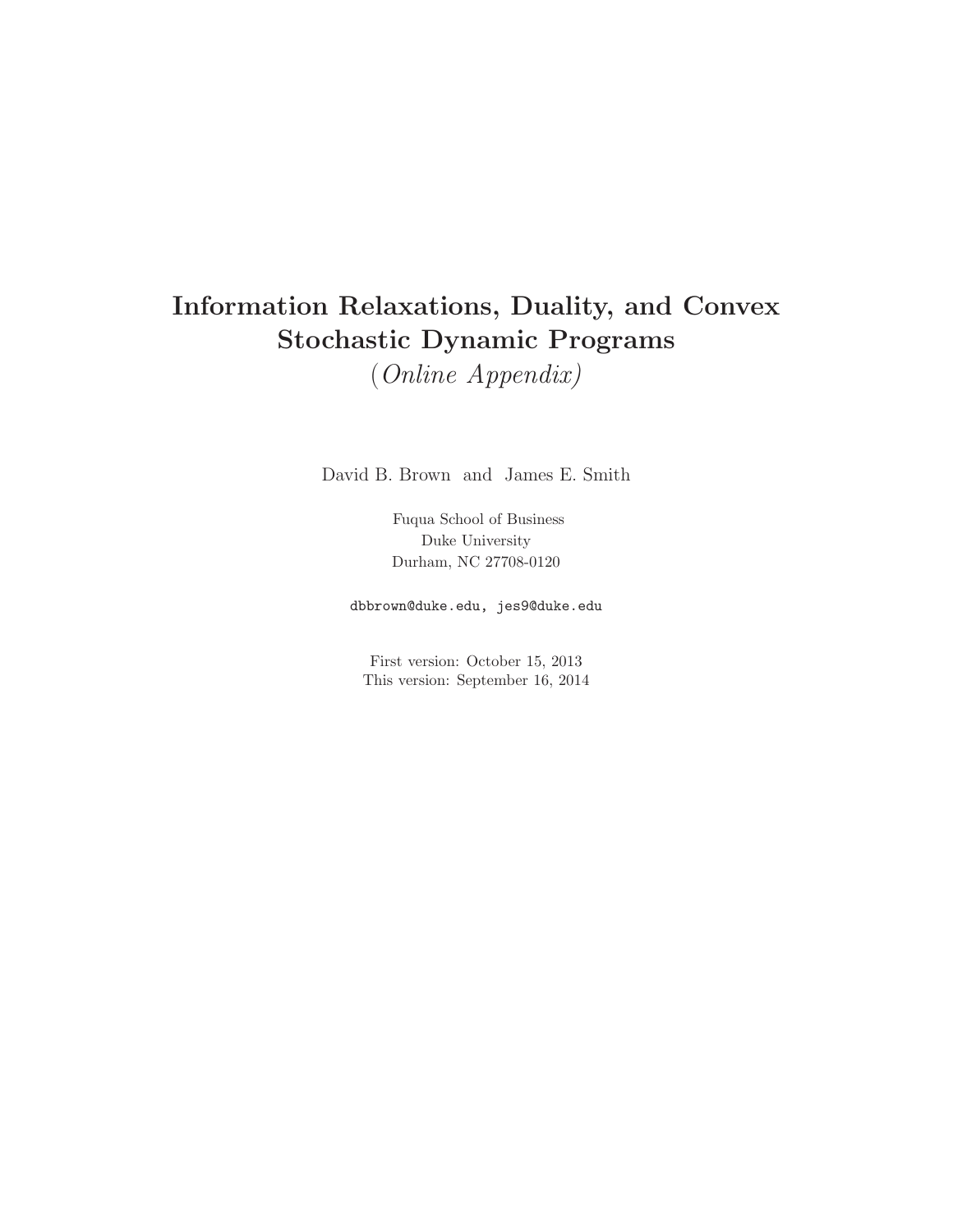# **B. Detailed Derivations and Discussions**

### **B.1. Comparisons with Brown and Smith (2011)**

As discussed in §1.1, in Brown and Smith (2011), hereafter BS (2011), we used linear penalties to generate information relaxation bounds for a dynamic portfolio optimization problem with transaction costs. There, we considered an approximate model that is a portfolio optimization model that ignores transactions costs; this is a relaxation of the original model and is not difficult to solve to optimality. The value functions for this frictionless model are differentiable and hence the results of Proposition 3.1 apply and by part (iii), we can calculate bounds that certainly improve on the bound provided by the frictionless model. However, as noted in §3.1, we did not use this approach in BS (2011).

In BS (2011), we considered two kinds penalties. The first kind of penalty we considered were linear approximations of approximate value functions of the form of equation (10). However, we did not establish any theoretical properties for these penalties (other than feasibility) and did not apply the penalties as suggested in Proposition 3.1(iii). Specifically, we did use the frictionless value functions as an approximate value functions to generate a penalty of the form of (10), but we did not calculate penalties by linearizing around the optimal strategy for the frictionless system, as suggested in Proposition 3.1(iii).

In BS (2011), we also considered "gradient-based penalties" that can be related to the gradient penalties of the form of equation (10). If the gradient penalties are based on optimal value functions  $V_t$  for an approximate model that is a convex DP, following a derivation like that of equations  $(11)-(14)$ , if there are no binding constraints, we can write the gradient penalty around the optimal policy  $\hat{\alpha}$  for this approximate model as

$$
\hat{\pi}_{\nabla}(\boldsymbol{a}) = \sum_{t=0}^{T} \nabla \hat{r}_t (\hat{\boldsymbol{\alpha}}_t)^{\top} (\boldsymbol{a}_t - \hat{\boldsymbol{\alpha}}_t) + \left( \hat{V}_{t+1} (\hat{\boldsymbol{\alpha}}_t) - \mathbb{E} \left[ \hat{V}_{t+1} (\hat{\boldsymbol{\alpha}}_t) \Big| \mathcal{F}_t \right] \right) . \tag{41}
$$

Comparing to the original definition of the gradient-based penalties in equation (10), we have replaced the terms involving differences in gradients of value functions and expected value functions with  $\nabla \hat{r}_t(\hat{\alpha}_t)$ . Dual feasibility of a penalty of the form of (41) relies on the fact that the policy  $\hat{\alpha}$  is optimal for the approximate model with rewards  $\hat{r}_t$ . When there are binding constraints, the first-order conditions (13) would include Lagrange multiplier terms and the penalty (41) would also include such terms.

The "gradient-based penalties" in BS (2011) are similar to equation (41) above. However, in BS (2011), we did not recognize that penalties of the form of equation (41) are a special case of the more general form of equation (10), in the case where the value functions are optimal value functions for an approximate system. The gradient-based penalties in BS (2011) differ from our current approach based on equation (10) in several ways. First, the gradient-based penalties in BS (2011) did not include the zero-mean control variate terms inside the parentheses in (10) or (41). However, similar control variates were used in the numerical simulations in BS (2011). Second, the method we proposed in BS (2011) for gradient-based penalties with non-differentiable approximate value functions (which was based on directional derivatives) generally does not result in tractable inner problems. We address this issue in §3.2 of this paper.

Finally, the gradient-based penalties in BS (2011) differ from our current approach when there are binding constraints. The gradient-based penalties in BS (2011) are, as proven there, dual feasible and guaranteed to improve on the value given by the relaxed model. However, the gradient-based penalties in BS (2011) have slack in that the equalities defining dual feasibility (3) need not hold with equality: the slack is due to omitting the Lagrange multiplier terms associated with these constraints (as discussed following (41)) in the gradient-based penalties in BS (2011).

We can improve on the gradient-based penalties in BS (2011) by following the approach of Proposition 3.1(iii) directly, i.e., by generating penalties using the frictionless value function with equation (10), linearizing around the policy chosen in the frictionless model. The Lagrange multipliers that were omitted in the gradient-based penalties in BS (2011) are automatically included in this approach. The bounds generated using this approach can be proven to be at least as good as the bounds given by gradient-based penalties in BS (2011) (in every scenario) and our numerical experiments suggest these improvements can be significant if the constraints (e.g., disallowing short sales or borrowing) are frequently binding.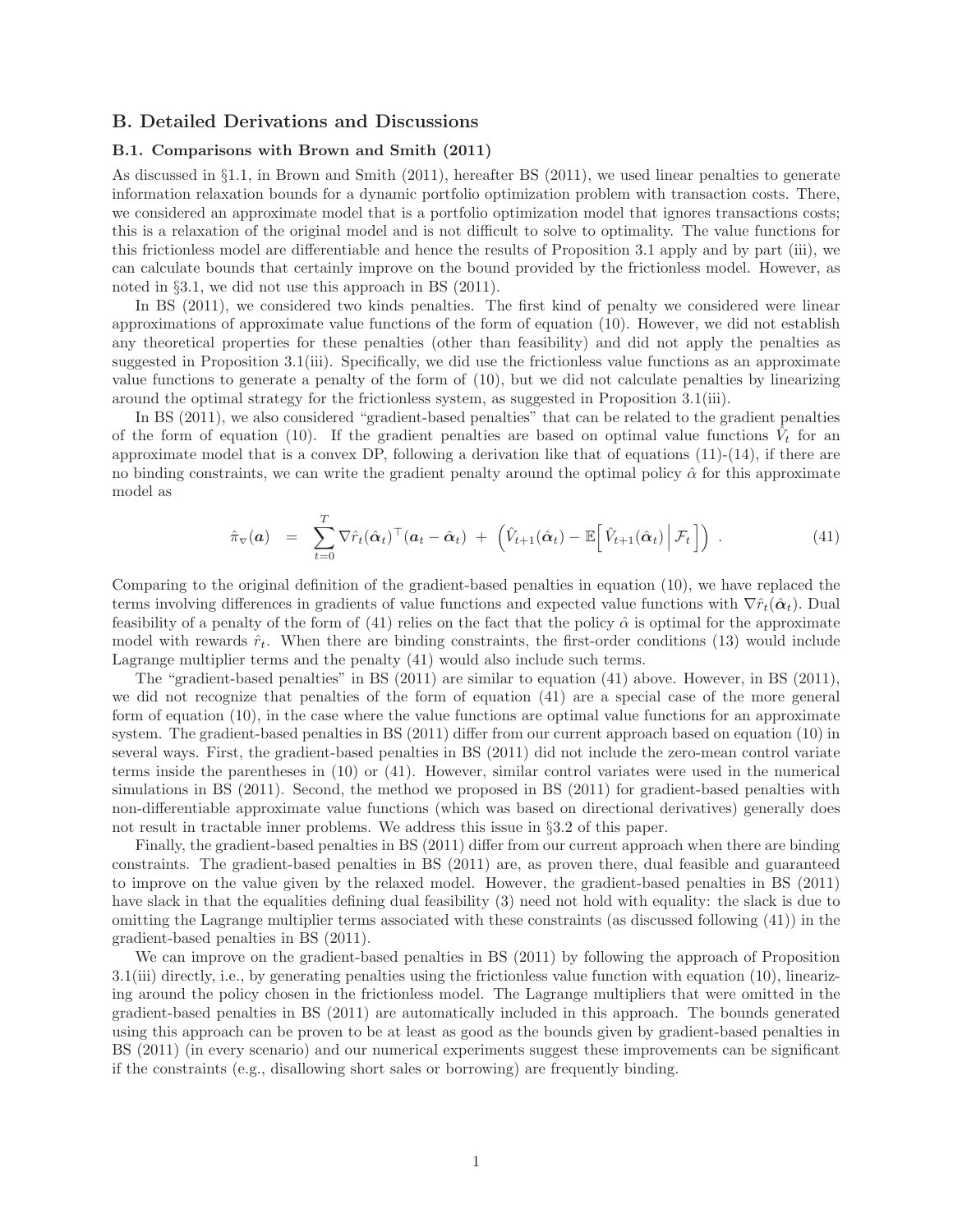#### **B.2. Appendix Material for the Network Revenue Management Example**

## **B.2.1 Proof of Proposition 4.1**

Proof. For (i), the inequality in (23) follows from standard Lagrange duality results. For the equality in (23), we argue that each of restrictions (a)-(c) can be imposed on the Lagrange multipliers without affecting the minimization over  $\lambda$ . To see that (b) can be imposed without loss, note that in moving from formulation (19) to (20), it is equivalent to define (20) over decision variables  $a \in \{0,1\}^{|\mathcal{L}(i)|}$  corresponding to the legs involved on each itinerary, as these are the only legs that consume capacity for a given itinerary. Omitting the other decision variables (and their corresponding coupling constraints) is equivalent to setting  $\lambda_{i\ell t} = 0$ for all  $\ell \notin \mathcal{L}(i)$  in (21).

To see that we can impose (a) and (c), note that the Lagrange multipliers are minimized separately for each  $i \in \mathcal{I}$  and t, so we can fix i and t for the remainder of the proof.

For (c), note that we can rewrite the immediate reward in (21) as:

$$
r_i \bar{a}_t + \sum_{\ell \in \mathcal{L}} \lambda_{i\ell t} \left( a_{\ell t} - \bar{a}_t \right) = \sum_{\ell \in \mathcal{L}} \left( \frac{r_i}{L} a_{\ell t} + \lambda_{i\ell t} a_{\ell t} - \frac{\lambda_{i\ell t}}{L} \sum_{\ell' \in \mathcal{L}} a_{t\ell'} \right)
$$

$$
= \sum_{\ell \in \mathcal{L}} \left( \frac{r_i}{L} + \lambda_{i\ell t} - \bar{\lambda}_{i\ell} \right) a_{\ell t}, \tag{42}
$$

where  $\bar{\lambda}_{it}$  denotes the average of  $\lambda_{i\ell t}$  over  $\ell$ ; the first equality follows from the definition of  $\bar{a}_t$  and the second equality follows by rearranging terms in the summation. Notice that in (42) it is only differences in  $\lambda_{i\ell t}$ from their average over legs that matters; shifting  $\lambda_{i\ell t}$  by any constant across all legs does not change these differences. Thus we can always shift all  $\lambda_{i\ell t}$  by a constant to ensure that  $\sum_{\ell \in \mathcal{L}} \lambda_{i\ell t} = r_i$ .

Finally, to see (a), note that any  $\lambda$  satisfying (b) and (c) reduces (42) to  $\sum_{\ell \in \mathcal{L}(i)} \lambda_{i\ell t} a_{\ell t}$ . If  $\lambda_{i\ell t} < 0$  for some  $\ell \in \mathcal{L}(i)$ , we claim we can always increase this value to zero while still satisfying (a) and (c) without increasing the objective. To see this, since (b) and (c) hold, if some  $\lambda_{i\ell t} < 0$ , then there must exist some  $\ell' \in \mathcal{L}(i)$  such that  $\lambda_{i\ell'} > 0$ . Let  $\epsilon_{\ell} = \min\{-\lambda_{i\ell t}, \lambda_{i\ell' t}\} > 0$ ; keeping all other values of  $\lambda$  fixed, set

$$
\begin{aligned}\n\tilde{\lambda}_{i\ell t} &= \lambda_{i\ell t} + \epsilon_{\ell} \\
\tilde{\lambda}_{i\ell' t} &= \lambda_{i\ell' t} - \epsilon_{\ell}.\n\end{aligned}
$$

Note that at least one of  $\tilde{\lambda}_{i\ell t}$ ,  $\tilde{\lambda}_{i\ell' t}$  is zero. In the Lagrangian, it is always optimal to reject a leg with  $\lambda_{i\ell t} \leq 0$ : since  $\tilde{\lambda}_{i\ell t} \leq 0$ , it is still optimal to reject leg  $\ell$  with  $\tilde{\lambda}_{i\ell t}$  in place of  $\lambda_{i\ell t}$ , and the value associated with leg  $\ell$  does not change. On the other hand, the reward  $\lambda_{i\ell' t}$  has been strictly reduced, so the value associated with leg  $\ell'$  has either been strictly reduced (if it was optimal to accept i at  $\ell'$ ) or unchanged (if it was optimal to reject i at  $\ell'$ ). Either way, the total value in the Lagrangian is no larger than it was before. This process can be continued until  $\lambda_{i\ell t} = 0$ , and similarly for all such legs with negative values of  $\lambda_{i\ell t}$ .

The proof for (24) is in Topaloglu (2009); the representation in that paper includes terms of the form  $\max\{r_{i_t} - \sum_{\ell \in \mathcal{L}} \lambda_{i_t \ell t}, 0\}$ , but these are zero when  $\lambda \in \Lambda$  by condition (c).

Now consider the properties of  $\vartheta^{\lambda}$  mentioned in (ii). It is straightforward to see that  $\vartheta^{\lambda}$  is nondecreasing in capacity. To show that  $\vartheta^{\lambda}$  is piecewise linear and concave in capacity is straightforward by induction. This is clearly true at  $T+1$ , when  $\vartheta_{\ell,T+1}^{\lambda} = 0$ . Now assume it is true at  $t+1$ . We have

$$
\vartheta_{\ell t}^{\lambda}(c_{\ell t}, i_t) = \max_{a_{\ell t} \in A_{\ell t}(c_{\ell t}, i_t)} \left\{ \lambda_{i_{\ell} \ell t} a_{\ell t} + \mathbb{E}[\vartheta_{\ell, t+1}^{\lambda}(c_{\ell t} - f_{i_{\ell} \ell} a_{\ell t}, \tilde{i}_{t+1})] \right\},
$$

and since  $\vartheta_{\ell t}^{\lambda}$  is the maximization of a piecewise linear concave function over a convex set,  $\vartheta_{\ell t}^{\lambda}$  is piecewise linear and concave as well.  $\Box$ 

## **B.2.2 Gradient Selection for Penalties from Lagrangian Relaxations**

The following simple result from convex analysis will be useful in our discussion of the gradient selection procedure.

**Lemma B.1.** Given a convex set X and a point  $\hat{x} \in X$ , a vector **d** satisfies  $d^{\top}(x - \hat{x}) \leq 0$  for all  $x \in X$  if and only if  $-\boldsymbol{d} \in \partial \mathbb{1}_X(\hat{\boldsymbol{x}})$ .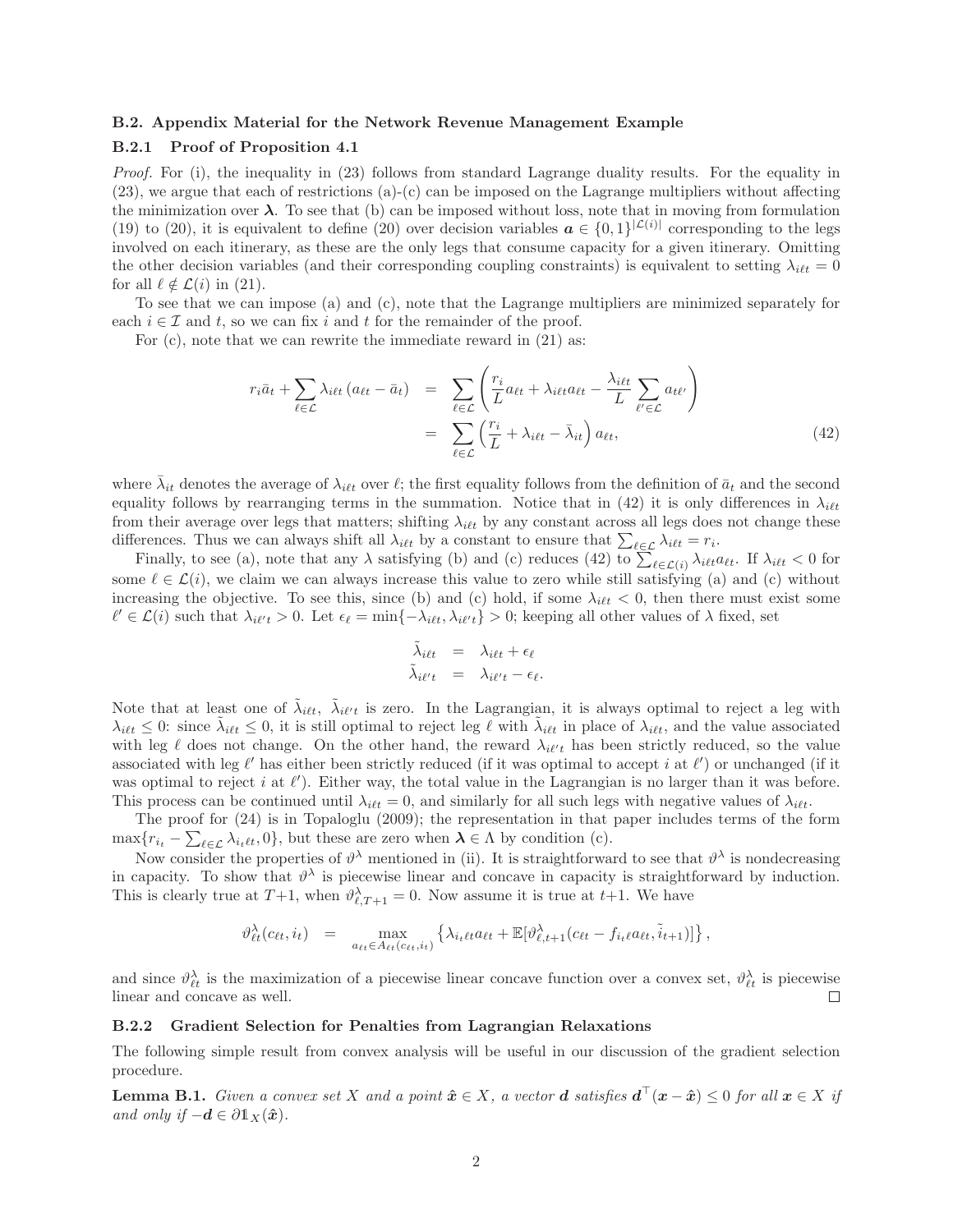Proof. Note that

$$
\partial \mathbb{1}_X(\hat{\boldsymbol{x}}) = \left\{ \boldsymbol{d} : \ \mathbb{1}_X(\boldsymbol{x}) \leq \mathbb{1}_X(\hat{\boldsymbol{x}}) + \boldsymbol{d}^\top(\boldsymbol{x} - \hat{\boldsymbol{x}}) \text{ for all } \boldsymbol{x} \right\}
$$

$$
= \left\{ \boldsymbol{d} : \ \mathbb{1}_X(\boldsymbol{x}) \leq \boldsymbol{d}^\top(\boldsymbol{x} - \hat{\boldsymbol{x}}) \text{ for all } \boldsymbol{x} \right\}
$$

$$
= \left\{ -\boldsymbol{d} : \ \boldsymbol{d}^\top(\boldsymbol{x} - \hat{\boldsymbol{x}}) \leq 0 \text{ for all } \boldsymbol{x} \in X \right\},
$$

where the second equality uses  $\hat{x} \in X$ , so that  $1_X(\hat{x}) = 0$ , and the third equality uses the fact that  $1\!\!1_X(\boldsymbol{x}) = -\infty$  for any  $\boldsymbol{x} \notin X$ .  $\Box$ 

We now discuss how to select gradients for the gradient penalty (27) to ensure that optimal values of the inner problems are weakly tighter than  $V_0^{\lambda}$  in every scenario. Recall from the proof of Proposition 3.2 that the conditions given by (37), i.e.,

$$
(\delta_{t-1},0) \in \partial \{r_t(\alpha_t) + \mathbb{1}_{A_t}(\alpha_t)\} + \mathbb{E}[\delta_t | \mathcal{F}_t]
$$
\n(43)

for all  $t = 1, \ldots, T$ , are sufficient to ensure a tight bound to a convex DP in every scenario. We will show how to select gradients of the Lagrangian relaxation value functions that satisfy (43). Using such penalties in the inner problems (26) will then lead to optimal values that are weakly tighter than  $V_0^{\lambda}$  in every scenario, as these inner problems also include the leg coupling constraints.

As in the proof of Proposition 3.2, we will work forward in time and show that we can calculate gradients satisfying  $(43)$  in each time period. Assume this has been done up to period t. By rearranging  $(43)$ , we see that we then need to select gradients  $\delta_t$  such that

$$
-\mathbb{E}[\delta_t | \mathcal{F}_t] \in \partial \{r_t(\alpha_t) + \mathbb{1}_{A_t}(\alpha_t)\} - (\delta_{t-1}, \mathbf{0}),
$$
\n(44)

where by convention we let  $\delta_0 = \emptyset$ . Proposition 3.2(ii) shows that such gradients exist.

For the Lagrangian relaxations, recall that value functions and decisions decouple by leg. It follows that we can focus on a single leg  $\ell \in \mathcal{L}$  for the remainder of the discussion; from Lemma 3.1(iv), we can apply the same procedure for each leg and obtain a valid gradient selection for the overall problem. We let  $i_1,\ldots,i_T$  denote the itineraries in the scenario, and  $\alpha_\ell^{\lambda}$  denote the leg  $\ell$  actions under the optimal policy  $\alpha^{\lambda}$  to the Lagrangian relaxation. We let  $\delta_{t-1}^{\ell}$  denote the gradient selection for the leg-specific value function  $\vartheta_{\ell t}^{\lambda}(c_{\ell t}(\boldsymbol{\alpha}_{\ell,t-1}^{\lambda}), i_t)$ ; this is a vector of length t-1 (recall by convention that we assume in this problem that the first action occurs at  $t = 1$ , and that the role of  $t = 0$  is simply to average over the first itinerary request). We let  $\delta_{t,\tau}^{\ell}$ , for  $\tau < t$ , denote the  $\tau^{\text{th}}$  element of gradient selection  $\delta_t$ .

In the Lagrangian relaxations, the rewards are given by the Lagrange multipliers times the in-period acceptance decision, i.e., the rewards are  $\lambda_{i\ell t} a_{\ell t}$  in each period. Thus we can state (44) for the Lagrangian relaxation as, given  $\delta_{t-1}^{\ell}$ , needing to find  $\delta_t^{\ell}(i)$  for each itinerary i such that

$$
-\mathbb{E}[\delta_t^{\ell}(\tilde{i})] \in \partial \{1_{A_{\ell t}}(\alpha_{\ell t}^{\lambda})\} + \lambda_{i_{t} \ell t} e_t - (\delta_{t-1}^{\ell}, 0), \tag{45}
$$

where  $A_{\ell t} = \{a_{\ell t} \in [0,1] : f_{i_t} \ell a_{\ell t} \leq c_{\ell t}\}\.$  In (45),  $e_t$  is a vector of length t with a 1 in position t and 0 elsewhere; this reflects the fact that the time  $t$  rewards only depend directly on  $a_{\ell t}$  and not earlier decisions.

The first term on the right-hand side of (45) is the differential of the characteristic function for the constraints in the Lagrangian relaxation on leg  $\ell$ , taken at an optimal policy  $\alpha_{\ell}^{\lambda}$  to the Lagrangian relaxation. For simplicity, we will (for now) assume that the capacity constraint at leg  $\ell$  is not binding along  $\alpha_{\ell}^{\lambda}$  through period t; in this case, only the constraints  $a_{\ell t} \in [0,1]$  play a role in  $\partial \{\mathbb{1}_{A_{\ell t}}(\alpha_{\ell t}^{\lambda})\}$  (recall from LemmaB.1) that zero is the only gradient for the characteristic function of a non-binding constraint).

The key to selecting gradients satisfying (45) is to recognize that the gradients  $\delta_t^{\ell}$  are contained in a set of dimension one. To see this, recall that leg capacity is a linear function of past actions, so:

$$
\vartheta_{\ell t}^{\lambda}(c_{\ell t}(\boldsymbol{\alpha}^{\lambda}_{\ell,t-1}),i_{t}) = \vartheta_{\ell t}^{\lambda}\left(c_{\ell 0}-\sum_{\tau=1}^{t-1}f_{i_{\tau}\ell}\alpha_{\ell \tau}\right).
$$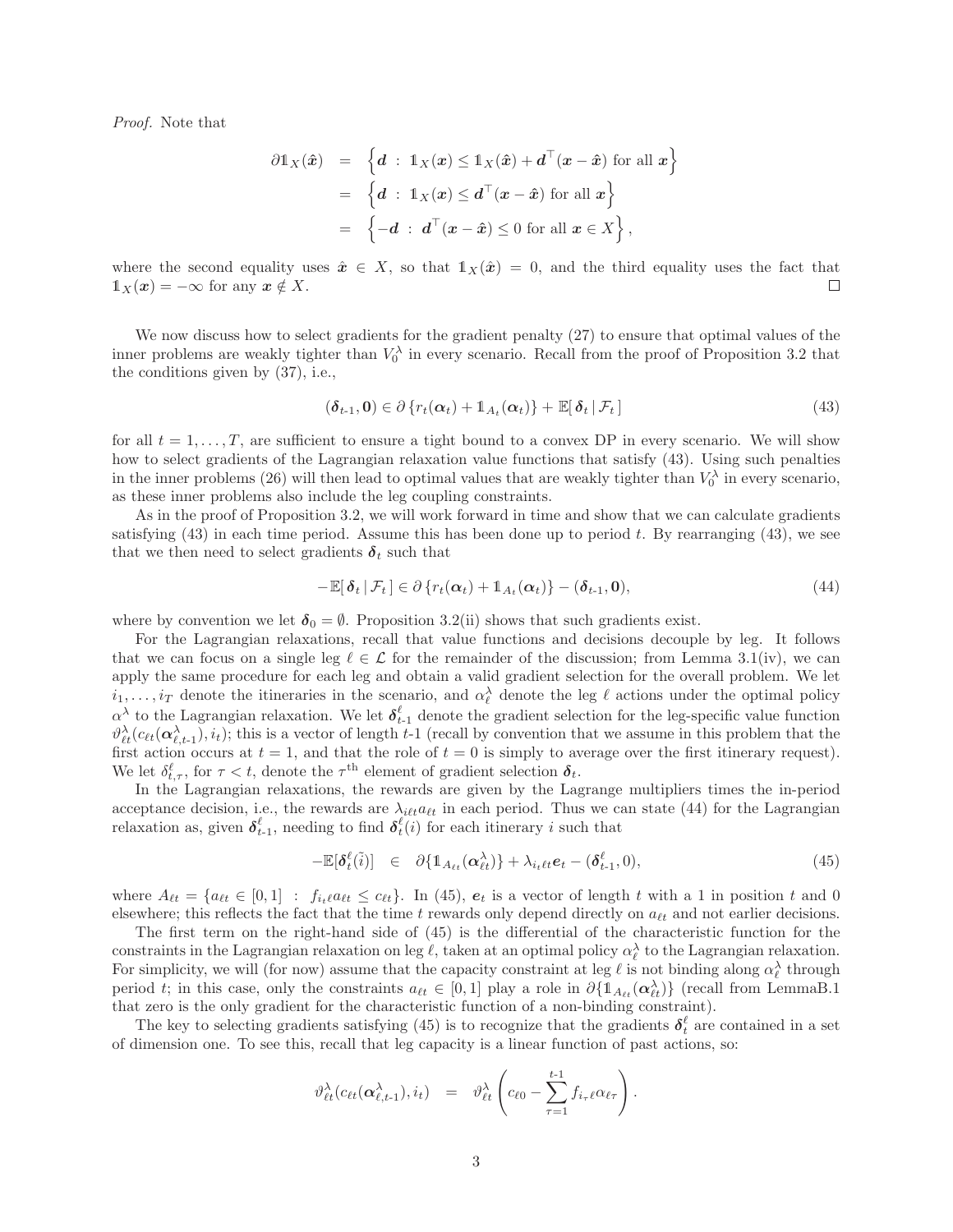Applying Lemma  $3.1(v)$ , this implies that

$$
\partial_{\boldsymbol{\alpha}} \{ \vartheta_{\ell t}^{\lambda} (c_{\ell t}(\boldsymbol{\alpha}_{\ell,t-1}^{\lambda}), i_t) \} = -\boldsymbol{f}_{\ell t} \partial_c \{ \vartheta_{\ell t}^{\lambda} (c_{\ell t}(\boldsymbol{\alpha}_{\ell,t-1}^{\lambda}), i_t) \},
$$
\n(46)

where  $\partial_{a}$  denotes the differential with respect to actions up to time period t-1,  $\partial_{c}$  denotes the (onedimensional) differential with respect to leg  $\ell$  capacity, and  $f_{\ell t}$  is a vector of length t-1 with component  $\tau$  being  $f_{i_\tau\ell}$ . Since  $\vartheta_{\ell t}^{\lambda}$  is piecewise linear concave in leg capacity, its differential with respect to leg capacity at any point is the convex hull of the left and right derivatives with respect to capacity at that point; these left and right derivatives can be evaluated by taking differences of  $\vartheta_{\ell t}^{\lambda}$  at adjacent values of capacity. Thus we can express all gradients  $\mathbb{E}[\delta_t^{\ell}(\tilde{i})]$  of  $\mathbb{E}[\vartheta_{\ell,t+1}^{\lambda}(c_{\ell,t+1}(\boldsymbol{\alpha}_{\ell t}^{\lambda}), \tilde{i})]$  through convex combinations of these left and right derivatives for each itinerary  $\tilde{i}$  in the expectation:

$$
\mathbb{E}[\delta_t^{\ell}(\tilde{i})] = -\boldsymbol{f}_{\ell,t+1} \mathbb{E}[d^-(\tilde{i}) + \gamma(\tilde{i})\big(d^+(\tilde{i}) - d^-(\tilde{i})\big)],\tag{47}
$$

where  $d^{-}(\tilde{i})$  and  $d^{+}(\tilde{i})$  are the left and right derivatives of  $\vartheta_{\ell,t+1}^{\lambda}(c_{\ell,t+1}(\alpha_{\ell t}^{\lambda}),\tilde{i})$  with respect to capacity, and  $\gamma(\tilde{i}) \in [0,1]$  for each itinerary  $\tilde{i}$ . The coefficients  $\gamma(\tilde{i})$  represent how much weight is applied to the right derivatives for each itinerary  $\tilde{i}$  in the next-period expectation.

Plugging (47) into (45) and rearranging terms, the problem of finding the desired gradient selection reduces to finding a selection of weights  $\gamma(i)$  such that

$$
\mathbf{f}_{\ell,t+1} \mathbb{E}[d^-(\tilde{i}) + \gamma(\tilde{i}) (d^+(\tilde{i}) - d^-(\tilde{i}))] + (\delta_{t-1}^{\ell}, 0) - \lambda_{i_{t} \ell t} \mathbf{e}_t \in \partial \{\mathbb{1}_{A_{\ell t}}(\alpha_{\ell t}^{\lambda})\}.
$$
 (48)

The dimension of the vectors in condition (48) is t, reflecting the fact that  $\vartheta^{\lambda}_{\ell,t+1}$  depends on actions  $(a_{\ell 1},\ldots,a_{\ell t}).$ 

Notice that we can restrict attention to past actions  $a_{\ell\tau}$  such that  $\ell \in \mathcal{L}(i(\tau))$ , i.e., we can restrict attention to past actions such that the itinerary  $i(\tau)$  includes leg  $\ell$ . To see this, note that for actions  $a_{\ell\tau}$ with  $\ell \notin \mathcal{L}(i(\tau))$ , we have  $f_{\ell i(\tau)} = 0$ , and thus the corresponding components of both  $\mathbf{f}_{\ell,t+1}$  and, by (46),  $\delta_{t-1}^{\ell}$ will be zero; the same reasoning applies at  $\tau = t$ , because  $\lambda_{i_t\ell t} = 0$  is implied by  $\lambda \in \Lambda$ . Thus all components on the left hand side of (48) are zero for these irrelevant past actions, and since 0 is always in the differential of the characteristic function at any feasible action, (48) automatically holds for these actions. Thus, we need only study (48) for past actions  $a_{\ell\tau}$  that affect capacity on leg  $\ell$ ; for such actions we have  $f_{\ell i(\tau)} > 1$ . To streamline notation below, we will assume all itinerary requests consume at most one unit of capacity on leg  $\ell$ ; this is true in all examples we consider.

Treating (48) one component at a time, note that when the capacity constraint is not binding through time t on leg  $\ell$  under  $\alpha_{\ell}^{\lambda}$ , that  $A_{\ell t}$  only depends on  $a_{\ell t}$ , and thus the first t components of the right-hand side of (48) are zero. Thus if any itinerary  $i(\tau)$  for time  $\tau < t$  uses leg  $\ell$  capacity, the corresponding component of (48) requires

$$
\mathbb{E}[d^-(\tilde{i}) + \gamma(\tilde{i})(d^+(\tilde{i}) - d^-(\tilde{i}))] + \delta_{t-1,\tau}^{\ell} = 0.
$$
\n(49)

Note that by (46),  $\delta_{t-1,\tau}^{\ell} = -d$  for some  $d \in \partial_c \{ \vartheta_{\ell t}^{\lambda}(c_{\ell t}(\alpha_{\ell,t-1}^{\lambda}), i_t) \}$ . Thus, for any  $\tau < t$  such that  $i(\tau)$ consumes leg  $\ell$  capacity, (49) reduces to the same condition:

$$
\mathbb{E}[d^-(\tilde{i}) + \gamma(\tilde{i})(d^+(\tilde{i}) - d^-(\tilde{i}))] = d.
$$
\n(50)

For component t of (48), note that  $\partial \mathbb{1}_{\{a\geq 0\}}(0) = \{g : g \geq 0\}$ . Thus if  $i_t$  uses leg  $\ell$  capacity and it is optimal under  $\alpha^{\lambda}$  to accept itinerary  $i_t$ , the  $t^{\text{th}}$  component of (48) must satisfy:

$$
\mathbb{E}[d^-(\tilde{i}) + \gamma(\tilde{i})(d^+(\tilde{i}) - d^-(\tilde{i}))] - \lambda_{i_t \ell t} \leq 0.
$$
\n(51)

Similarly,  $\partial \mathbb{1}_{\{a\leq 1\}}(1) = \{g : g \leq 0\}$ . Thus if  $i_t$  uses leg  $\ell$  capacity and it is optimal under  $\alpha^{\lambda}$  to reject itinerary  $i_t$ , the  $t^{\text{th}}$  component of (48) must satisfy:

$$
\mathbb{E}[d^-(\tilde{i}) + \gamma(\tilde{i})(d^+(\tilde{i}) - d^-(\tilde{i}))] - \lambda_{i_t\ell t} \geq 0.
$$
\n(52)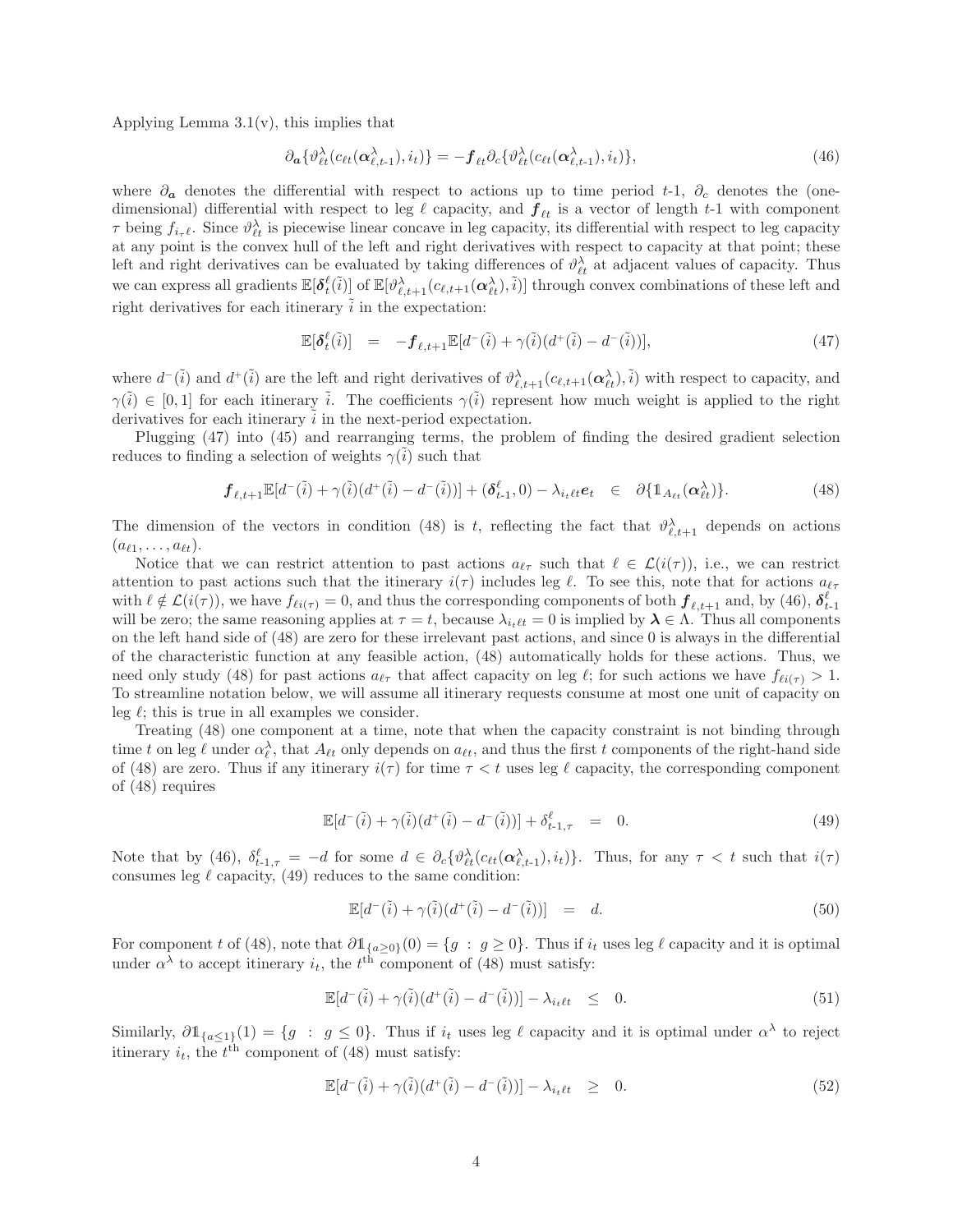Note that the "accept conditions" (51) require making  $\mathbb{E}[d^-(\tilde{i}) + \gamma(\tilde{i})(d^+(\tilde{i}) - d^-(\tilde{i}))]$  small enough, and the "reject conditions" (52) require making  $\mathbb{E}[d^-(\tilde{i}) + \gamma(\tilde{i})(d^+(\tilde{i}) - d^-(\tilde{i}))]$  large enough; finally, the conditions (50) require making  $\mathbb{E}[d^-(i) + \gamma(i)(d^+(i) - d^-(i))]$  equal to some given value d. Thus the required conditions reduce to an interval constraint, i.e.,  $\mathbb{E}[d^-(\tilde{i}) + \gamma(\tilde{i})\,d^+(\tilde{i}) - d^-(\tilde{i}))] \in [L, U]$ , where L and U are determined by the optimal decisions  $\alpha_{\ell}^{\lambda}$  up through time t according to conditions (50), (51), and (52); here we take  $L = U = d$  if past itineraries in the scenario use leg  $\ell$  capacity. Otherwise, we take  $[L, U]$  as one of  $[-\infty, \lambda_{i_{\ell}}]$ ,  $[\lambda_{i_t\ell t},\infty]$ , or  $[-\infty,\infty]$ , depending on whether  $i_t$  uses leg  $\ell$  capacity and whether it is optimal to accept or reject  $i_t$  under  $\alpha^{\lambda}$ . Note that the relevant interval must be nonempty, since Proposition 3.2 shows that the gradient selection exists.

Since  $\vartheta_{\ell,t+1}^{\lambda}$  is concave, choosing  $\gamma(\tilde{i}) = 1$ , i.e., all right capacity derivatives for all itineraries  $\tilde{i}$  minimizes the expected value  $\mathbb{E}[d^-(\tilde{i})+\gamma(\tilde{i})(d^+(\tilde{i})-d^-(\tilde{i}))]$ ; conversely, choosing  $\gamma(\tilde{i})=0$ , i.e., all left capacity derivatives for all itineraries  $\tilde{i}$  maximizes this expected value.

There are various ways to select  $\gamma(\tilde{i})$  to ensure  $\mathbb{E}[d^-(\tilde{i}) + \gamma(\tilde{i})(d^+(\tilde{i}) - d^-(\tilde{i}))]$  is in the relevant interval. In our examples, we search for the desired weights by starting with all right derivatives, i.e.,  $\gamma(\tilde{i}) = 0$  for all itineraries  $\tilde{i}$ ; if the expected value with this choice falls outside the relevant interval (i.e., if  $\mathbb{E}[d^+(\tilde{i})] < L$ ), then we can increase the weight on some left derivatives to increase the expected value.

There are also various ways to shift towards left derivatives. In our examples, we sort the itineraries in order of how much changes in weights  $\gamma(i)$  from 1 to 0 increases the expected value (i.e., in order of how much switching to left derivatives for each itinerary increases the expected value). We then change as few values of the weights from 1 to 0 as necessary to ensure  $\mathbb{E}[d^-(i)+\gamma(i)(d^+(i)-d^-(i))] \geq L$ , placing a fractional value in the "last" needed  $\gamma(i)$  if necessary. Other ways of choosing the weights  $\gamma(i)$  are of course possible and may be more effective; regardless, any such choice in this problem ensures the inner problem values (26) will be weakly smaller than  $V_0^{\lambda}$ .

When the capacity constraint is binding, we have  $c_{\ell,t+1}(\alpha_{\ell t}^{\lambda}) = 0$ . In this case, we can capture the effect of the capacity constraint by taking left derivatives with respect to capacity at  $\vartheta_{\ell,t+1}^{\lambda}(c_{\ell,t+1}(\boldsymbol{\alpha}_{\ell t}^{\lambda}),\tilde{i})$  to be sufficiently large. In theory we have  $\vartheta_{\ell,t+1}^{\lambda}(c_{\ell,t+1}(\alpha_{\ell t}^{\lambda}),\tilde{i}) = -\infty$  for any negative capacity values; in our examples we have found it sufficient to take the left derivative at zero capacity to be some multiple (greater than one) of the right derivative at zero capacity. Otherwise, we proceed as described above in those cases where the capacity constraint is binding.

Note that in the case with reoptimization, there is no guarantee that we can select gradients satisfying the above conditions, due to the fact that the value functions are changing at selected points in time along each scenario, as well as the fact that we take gradients around the Lagrangian heuristic, which is in general not optimal for the Lagrangian relaxation. However, we can apply the same type of procedure as described above to try to ensure the expected value of the next-period gradients are contained within the relevant interval  $[L, U]$ . In our examples, we apply a similar procedure that starts with all right derivatives and mixes in as few left derivatives as necessary to meet the interval condition. In the event that the expected value with all left derivatives falls below  $L$ , which can occur with reoptimization, we simply use all left derivatives to make the expected value as close to L as possible.

#### **B.3. Appendix Material for the Lost-Sales Model**

#### **B.3.1 Proof of Proposition 5.1**

Proof. Part (i). The proof is by induction. We first consider the terminal case and show that this terminal value function is  $L^{\sharp}$ -convex. To streamline the notation, we let  $\boldsymbol{z} = (z_0, \ldots, z_{t+L})$  let  $g(\boldsymbol{z}) = J_{T+L+1}(\boldsymbol{z})$ . We want to prove that  $g(z)$  is  $L^{\sharp}$ -convex, i.e., that  $\hat{g}(\epsilon, z) = g(z - \epsilon 1)$  is submodular in  $(\epsilon, z)$  on  $\mathbb{Z}^1 \times \mathbb{Z}^{T+L+1}$ . Using (30), we can write  $\hat{g}(\epsilon, z)$  as

$$
\hat{g}(\epsilon, \mathbf{z}) = g(\mathbf{z} - \epsilon \mathbf{1})
$$
\n
$$
\min_{\mathbf{s}} \sum_{t=0}^{T+L} \gamma^t \left( \gamma^L c(z_t - z_{t-1}) + h(z_{t-L} - \epsilon - s_t) + p(d_t - s_t + s_{t-1}) \right) + (\gamma^L c + L)\epsilon
$$
\n
$$
\text{subject to} \quad s_t \ge s_{t-1} \qquad \text{for } t = 0, \dots, T+L
$$
\n
$$
s_t \le z_{t-L} - \epsilon \qquad \text{for } t = 0, \dots, T+L
$$
\n(53)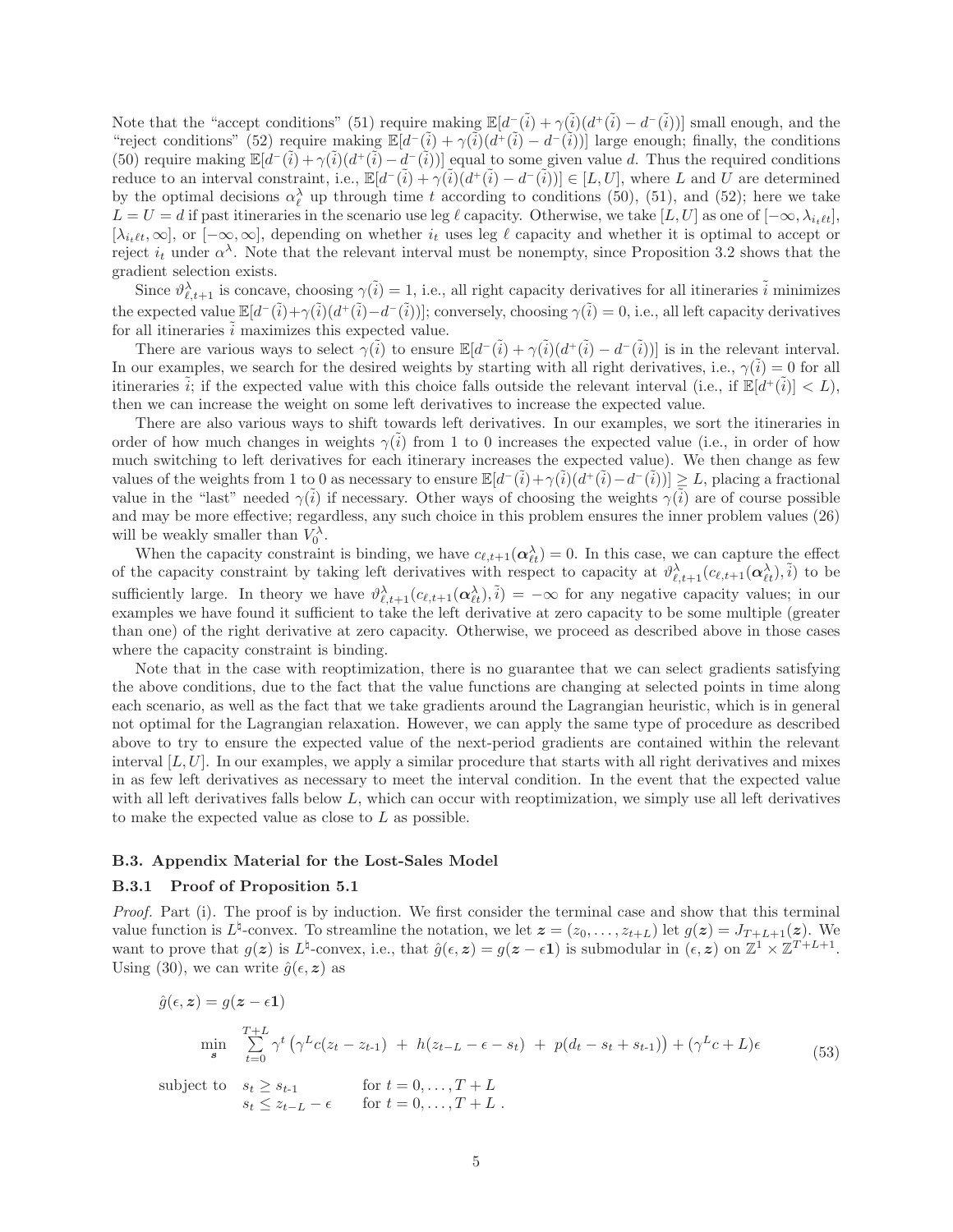(Here the  $(\gamma^L c + L)\epsilon$  term in the objective reflects our convention that  $z_\tau = 0$  when  $\tau < 0$ .) Defining  $s_t' = s_t + \epsilon$  for  $t \geq 0$  and taking  $s_{-1}' = 0$ , we can rewrite this as

$$
\hat{g}(\epsilon, z) = \min_{\mathbf{S}^{\prime}} \sum_{t=0}^{T+L} \gamma^{t} \left( \gamma^{L} c(z_{t} - z_{t-1}) + h(z_{t-L} - s'_{t}) + p(d_{t} - s'_{t} + s'_{t-1}) \right) + (\gamma^{L} c + L - p)\epsilon
$$
\nsubject to\n
$$
s'_{0} \geq \epsilon
$$
\n
$$
s'_{t} \geq s'_{t-1} \qquad \text{for } t = 1, ..., T + L
$$
\n
$$
s'_{t} \leq z_{t-L} \qquad \text{for } t = 0, ..., T + L
$$
\n(54)

Now  $\hat{q}(\epsilon, z)$  can be shown to be submodular by using the result that the partial minimization of a submodular function over a sublattice results in a submodular function (Topkis  $(1998)^1$  Theorem 2.7.6). Here the objective function is linear in  $(s', \epsilon, z)$  and hence submodular in  $(s', \epsilon, z)$ . The set of  $(s', \epsilon, z)$  satisfying the constraints is a sublattice because each constraint involves just two variables that appear with positive signs on opposite sides of the constraint inequalities (Topkis 1998, Example 2.2.7(b)). Then, we can apply the partial minimization result to conclude that, when minimizing *s'* over a section of this sublattice, the result, namely  $\hat{g}(\epsilon, z)$ , is submodular in  $(\epsilon, z)$ . Thus  $g(z)$  is  $L^{\sharp}$ -convex, completing the proof for the terminal case.

For the inductive step, we make the dependence of the value functions  $J_t$  on demands explicit and assume that  $J_{t+1}(z_t; d_0, \ldots, d_t)$  is  $L^{\sharp}$ -convex in  $z_t$  for all demand sequences  $(d_0, \ldots, d_t)$ ; we then show the same is true for period t. Since a weighted average of  $L^{\sharp}$ -convex functions is  $L^{\sharp}$ -convex, fixing the demand sequence  $(d_0, \ldots, d_{t-1})$  and taking expectations over the period-t demand  $\tilde{d}_t$ , we know that

$$
h_{t+1}(\boldsymbol{z}_t; d_0, \ldots, d_{t-1}) = \mathbb{E}\Big[\, J_{t+1}(\boldsymbol{z}_t; d_0, \ldots, d_{t-1}, \tilde{d}_t)\,\Big]
$$

is  $L^{\natural}$ -convex in  $z_t$ .

Now we use an argument like that for the terminal case (partial minimization of a submodular function over a sublattice results in a submodular function) to complete the proof. Suppressing demands again, from  $(31)$ , we have

$$
J_t(z_{t-1} - \epsilon \mathbf{1}) = \min_{\{z'_t: z'_t \ge z_{t-1}\}} h_{t+1}((z_{t-1}, z'_t) - \epsilon(\mathbf{1}, 1))
$$
(55)

where **1** denotes a t-vector of ones and  $z'_t = z_t + \epsilon$ . The objective function in (55) is submodular in  $(\epsilon, z_{t-1}, z_t)$  because  $h_{t+1}$  is  $L^{\natural}$ -convex. The constraint in (55) involves two variables and they appear with positive signs on opposite sides of the constraint inequalities and thus, as above, the feasible set forms a sublattice. Choosing  $z_t'$  from the sublattice (or section of the sublattice) to minimize this objective then results in a function  $J_t(z_{t-1} - \epsilon \mathbf{1})$  that is submodular in  $(\epsilon, z_{t-1})$ . Thus  $J_t(z_{t-1})$  is  $L^{\natural}$ -convex.

Part (ii). Let  $\hat{q}(z_0, z) = q(z - z_0, z_1)$ , as in the definition of  $L^{\natural}$ -convexity. First note that all gradients of  $\partial \hat{g}(0, z)$  must be of the form  $(-1'x, x)$  where  $x \in \mathbb{R}^n$ . This implies the gradient  $x \in \mathbb{R}^n$  is in  $\partial g(z)$  if and only if  $(-1'x, x) \in \mathbb{R}^{n+1}$  is in  $\partial \hat{g}(0, z)$ .

Let  $\hat{N} = \{0\} \cup N$  and let  $\hat{\rho}$  be the difference function for  $\hat{g}(\hat{X})$  at the point  $(0, z)$  defined for any  $\hat{X} \subset \hat{N}$ as follows:

- (a) When  $0 \notin \hat{X}$  and  $X = \hat{X}$ , we have  $\hat{\rho}(\hat{X}) = g(z + 1(X)) g(z)$
- (b) When  $0 \in \hat{X}$  and  $X = \hat{X} \{0\}$ , we have  $\hat{\rho}(\hat{X}) = g(z + 1(X) 1(N)) g(z) = g(z 1(\bar{X})) g(z)$ , where  $\bar{X} = N - X$  is the complement of X in N.

Murota (2003; Theorem 7.43) shows that difference function  $\hat{\rho}$  is submodular and the differential of  $\hat{g}$  is

$$
\partial \hat{g}(z_0, \mathbf{z}) = \mathbf{B}(\hat{\rho})
$$
  
=  $\left\{ \hat{x} = (x_0, \dots, x_n) \in \mathbb{R}^{n+1} : \sum_{i \in \hat{X}} \hat{x}_i \le \hat{\rho}(\hat{X}) \text{ for all } \hat{X} \subseteq \hat{N} \text{ and } \sum_{i \in \hat{N}} \hat{x}_i = \hat{\rho}(\hat{N}) \right\}.$  (56)

<sup>1</sup>Topkis, D.M. 1998. Supermodularity and Complementarity, Princeton University Press.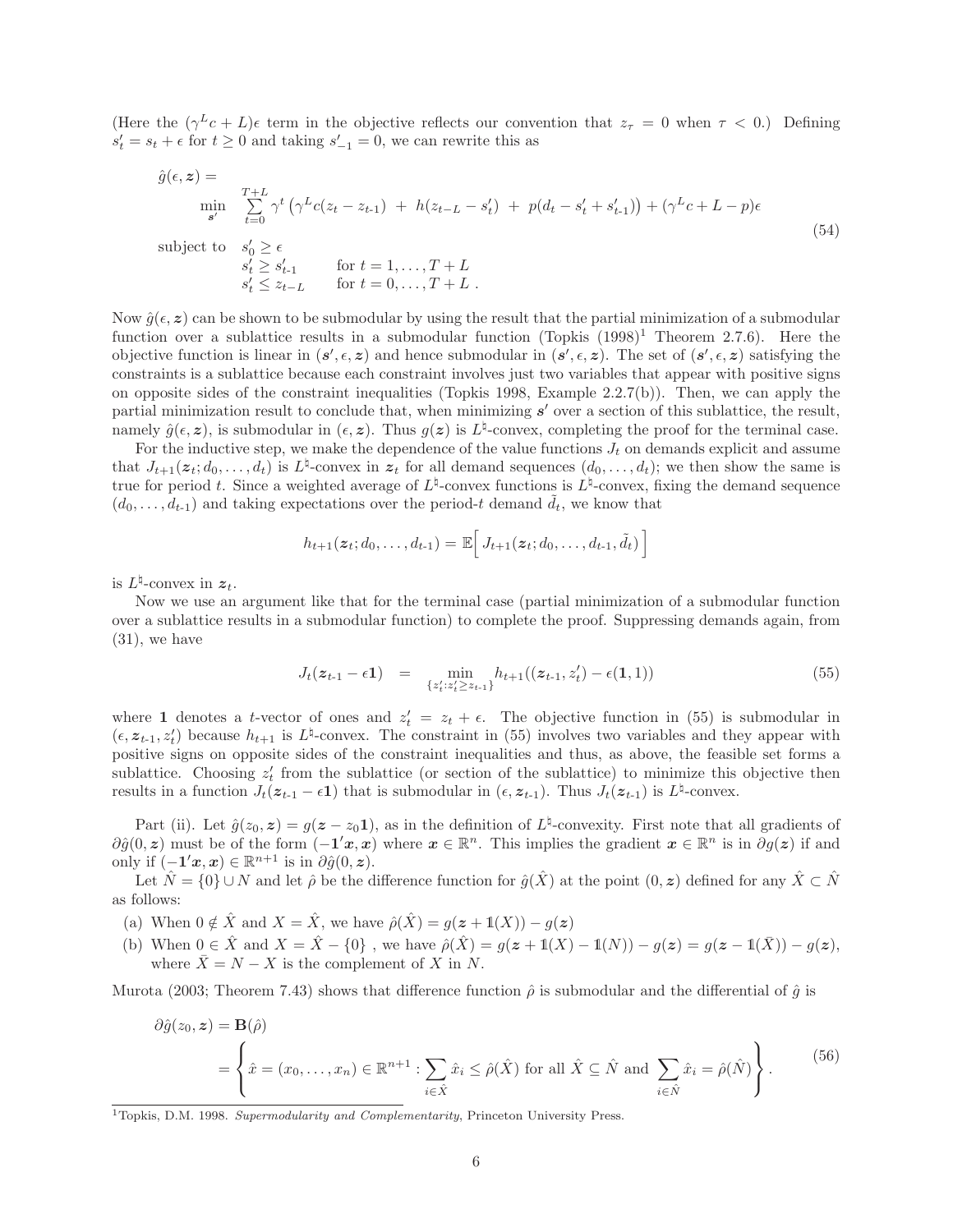where  $\mathbf{B}(\hat{\rho})$  is referred to as the base polyhedron associated with  $\hat{\rho}$ . Note that when  $\hat{X} = \hat{N}$ ,  $\hat{\rho}(\hat{N}) =$  $g(z+1(N)-1(N))-g(z)=g(z)-g(z)=0.$  Thus the condition in (56) that  $\sum_{i\in\hat{N}}\hat{x}_i=\hat{\rho}(\hat{N})$  is automatically satisfied for all gradients of  $\hat{g}(0, z)$  (and  $\sum_{i \in \hat{N}} \hat{x}_i = 0$  as noted earlier).

We can then divide the subsets of  $\tilde{N}$  into those subsets that contain 0 and those that do not contain 0 (as in (a) and (b) above) to rewrite the constraints in (56):

(a) For the cases where  $0 \notin \hat{X}$  and  $X = \hat{X}$ , the constraint in (56) is:

$$
\sum_{i \in \hat{X}} \hat{x}_i = \sum_{i \in X} \hat{x}_i \le \hat{\rho}(\hat{X}) = g(\boldsymbol{z} + \mathbb{1}(X)) - g(\boldsymbol{z}) \text{ for all } X \subseteq N.
$$

(b) For the cases where  $0 \in \hat{X}$  and  $X = \hat{X} - \{0\}$ , taking  $\bar{X} = N - X$  to be the complement of X in N, the constraint in (56) is:

$$
\sum_{i \in \hat{X}} \hat{x}_i = \hat{x}_0 + \sum_{i \in X} \hat{x}_i = -\sum_{i \in N} \hat{x}_i + \sum_{i \in X} \hat{x}_i = -\sum_{i \in \bar{X}} \hat{x}_i
$$
  
\n
$$
\leq \hat{\rho}(\hat{X}) = g(z + 1(X) - 1(N)) - g(z) = g(z - 1(\bar{X})) - g(z) \quad \text{for all } X \subseteq N
$$

or, equivalently,

$$
\sum_{i \in X} \hat{x}_i \ge g(\boldsymbol{z}) - g(\boldsymbol{z} - \mathbb{1}(X)) \quad \text{for all } X \subseteq N.
$$

Thus, combining (a) and (b), we can represent  $(56)$  as in Proposition 5.1(ii).

# $\Box$

## **B.3.2 Gradient Selections for Penalties in the Lost-Sales Model**

As discussed in §5.4, we take the approximate value functions  $V_t$  in the gradient penalty (15) to be the value function (30)-(31), but with the horizon T set to  $t + L$ . We calculate these values by adding the previously incurred costs to the myopic cost-to-go function (32). As in the myopic heuristic, we augment the terminal value (30) to include a residual term  $\rho(-)$  to value leftover inventory. As this is a DP value function for a lost-sales model (albeit with a different time horizon), these value functions will be  $L^{\sharp}$ -convex and we can use the characterization of the gradients provided in Proposition 5.1(ii). In our numerical examples, we will also consider gradients based on the exact value function in cases where the lead times are short enough to solve the model exactly.

Our description of the gradient selection procedure will follow the notation of the proof of Proposition 5.1(ii). For a given period t, we take z to be the cumulative order quantity  $z_{t-1}$  and the function  $g(z)$  to be the approximate or exact value function,  $V_t$ , as discussed above. The dimension n of the proof corresponds to t in the example. Also, as in the proof, we take  $\hat{g}(z_0, z) = g(z - z_0, 1)$ . The differential  $\partial \hat{g}(0, z)$  is given by the base polyhedron **B**( $\hat{\rho}$ ) in (56). As discussed in the proof,  $\mathbf{x} \in \mathbb{R}^n$  is in  $\partial g(\mathbf{z})$  if and only if  $(-\mathbf{1}^{\prime}\mathbf{x}, \mathbf{x}) \in \mathbb{R}^{n+1}$ is in  $\partial \hat{g}(0, z)$ . Thus, there is a one-to-one correspondence between the extreme points of  $\partial g(z)$  and those of  $\partial \hat{g}(0, z)$ .

We can generate all extreme points of the base polyhedron  $\mathbf{B}(\hat{\rho})$  using the greedy algorithm (see, e.g., Murota (2003)). The greedy algorithm proceeds as follows: Pick any sequence of elements of  $\hat{N} =$  $\{0,1,\ldots,n\}$ , and let  $\sigma(i)$  denote the index of the i<sup>th</sup> element in this sequence. Now consider the increasing sequence of subsets

$$
\emptyset = S_{-1} \subset S_0 \subset \ldots \subset S_n = \hat{N}
$$

where elements of  $\hat{N}$  are added to the subsets one-at-a-time according to the chosen sequence of indices; i.e., such that  $S_i = S_{i-1} \cup {\{\sigma(i)\}}$ . Then define the vector  $\hat{x}$  with elements

$$
\hat{x}_{\sigma(i)} = \hat{\rho}(S_i) - \hat{\rho}(S_{i-1}) = \hat{g}((0, \mathbf{z}) + \mathbb{1}(S_i)) - \hat{g}((0, \mathbf{z}) + \mathbb{1}(S_{i-1})), \quad \text{for } i = 0, \dots, n.
$$
 (57)

If the elements of  $\hat{x}$  are all finite,  $\hat{x}$  is an extreme point of  $\mathbf{B}(\hat{\rho})$  and maximizes the weighted combination of elements  $\sum_{i=0}^{n} w_i \hat{x}_i$  over  $\mathbf{B}(\hat{\rho})$  whenever the weights  $w_i$  are nonincreasing according to the chosen sequence. If some elements of  $\hat{x}$  are infinite, then this linear programming problem is unbounded and we can use the